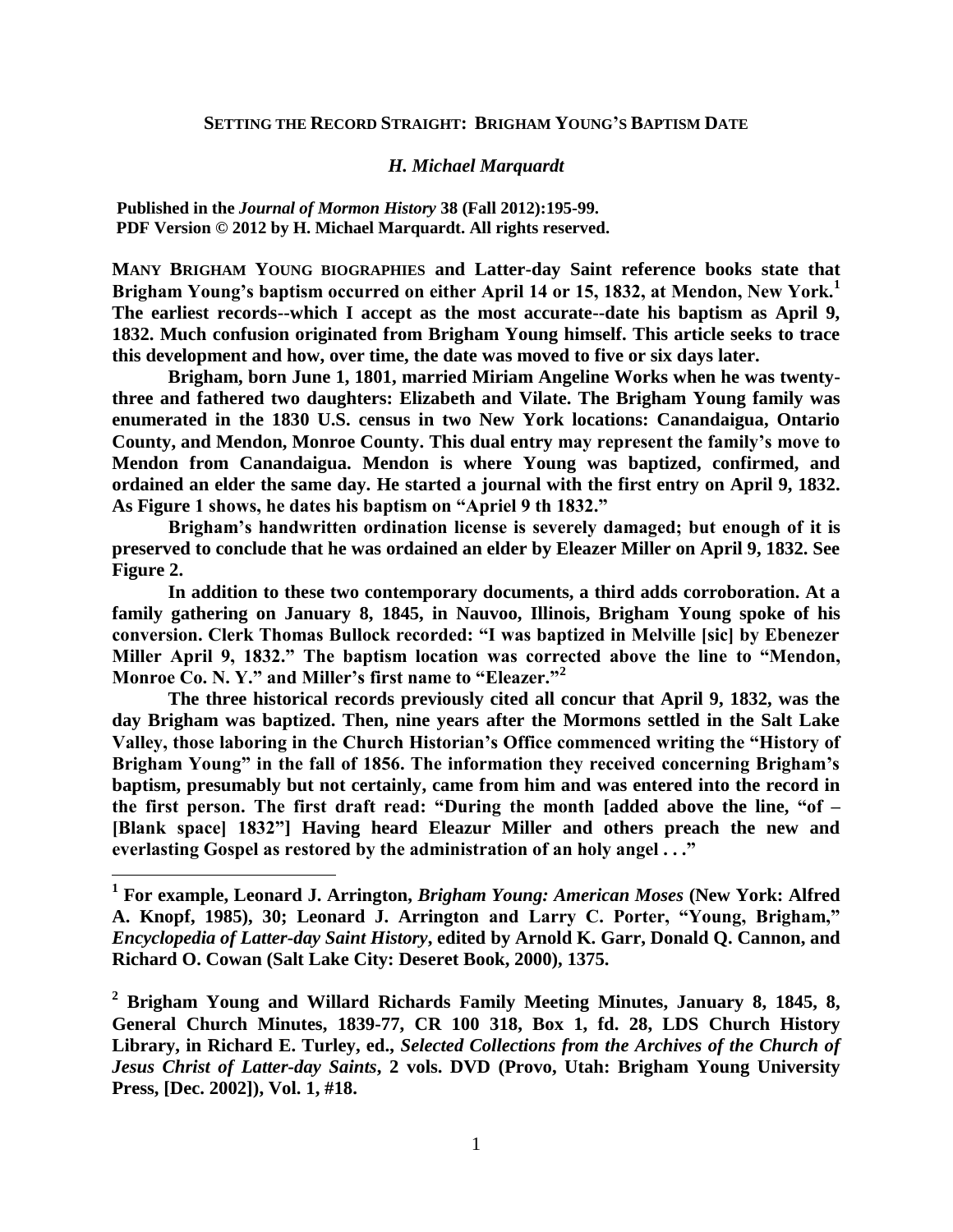Device 9th 1832 Joas Eastiged under the hand ever Miller - and ordan eacht as opertunity prever ed Bachel Flumenfie  $b$ ap went to Hutor, preach June John. uly, Baptin Morgan Reding!  $1.02110$ u held's meting's then reter metergo hele  $\overline{z}$ to Redingsheld in  $et_{\alpha}$ to Hether held, meting from to Arvon holdmetin asacents low Jeber u Arvor  $u_{\ell}$ intel and A Noseph you self Ohionboply  $19.11$  $\mathcal{H}_{\theta}$ ey Jather and hitm en to woresal

*Figure 1. Brigham Young's Journal, April 9, 1832. Courtesy LDS Church History Library.*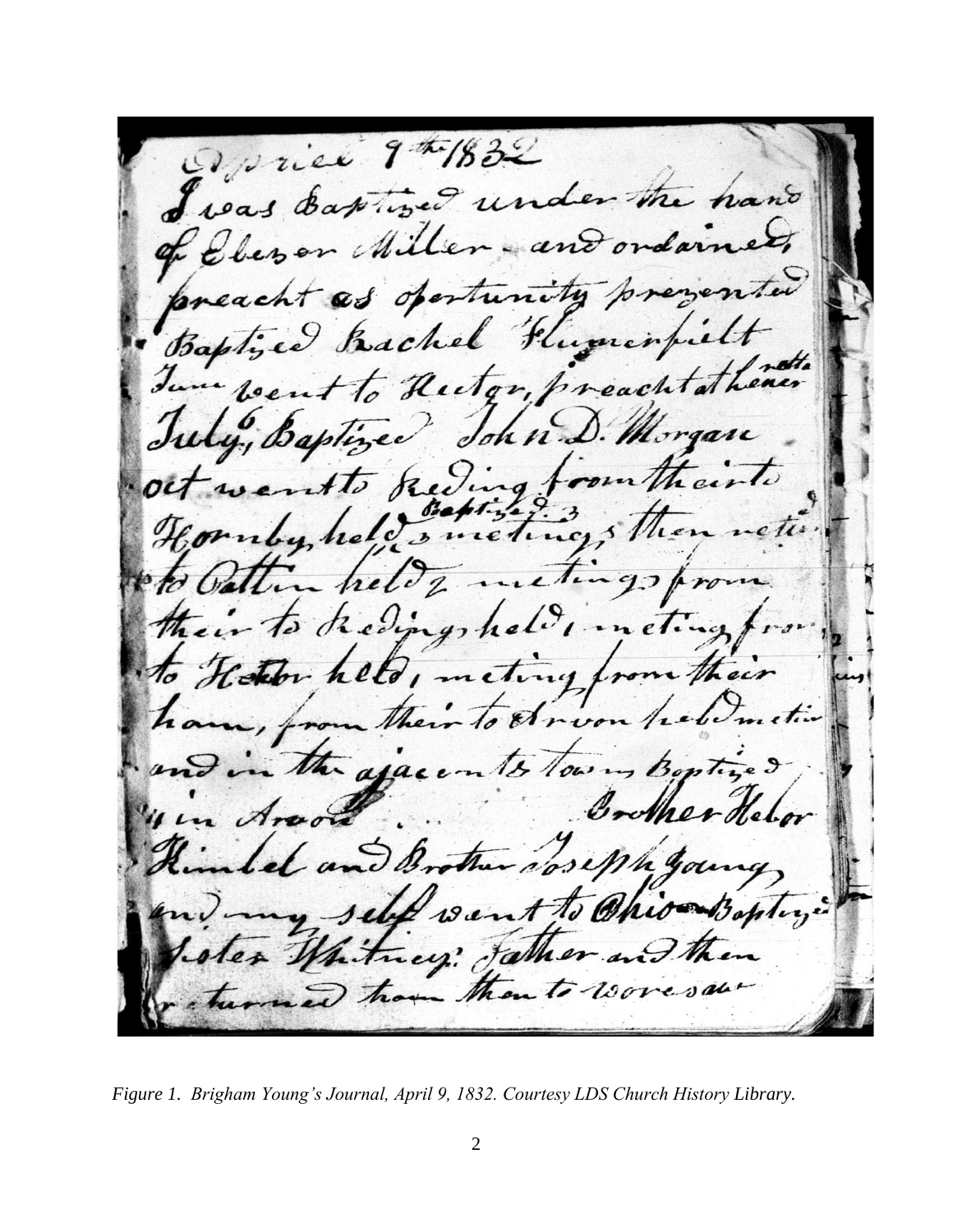

*Figure 2. Reconstruction of Brigham Young's Elder's License, Courtesy, Church History Library, Salt Lake City. The retained writing in the line-by-line transcript is in bold, line breaks indicated by /: This certifies that Brigham Young / was baptized into the Church of / Christ according to the articles & / covenants there of and ordained / by Eleazer Miller an Elder of this Chur^ / ch / This 9th Day of April 1832 / Eleazer Miller*

**The blank for the month and day were filled in later and read: "14th 14 April." Other drafts of Brigham's history also incorporated April 14, 1832, as the date.<sup>3</sup> Brigham may have been the source of this misinformation. The final fair copy read: "April 14, 1832, I was baptized by Eleazer Miller, who confirmed me at the water's edge. We returned home, about two miles, the weather being cold and snowy; and before my clothes were dry on my back he laid his hands on me and ordained me an elder, at which I marvelled."<sup>4</sup>**

**In 1858, the first part of Brigham's history, including the story of his baptism and ordination, was printed.<sup>5</sup>**

 $\overline{a}$ 

**<sup>3</sup> Brigham Young History, Drafts, 1856-1858, CR 100 475, LDS Church History Library.**

**<sup>4</sup> Manuscript History of Brigham Young, holograph, CR 100 150, Box 3, LDS Church History Library. The number 9 was added at a later date in the left margin.**

**<sup>5</sup> "History of Brigham Young,"** *Deseret News***, February 10, 1858, 385.**